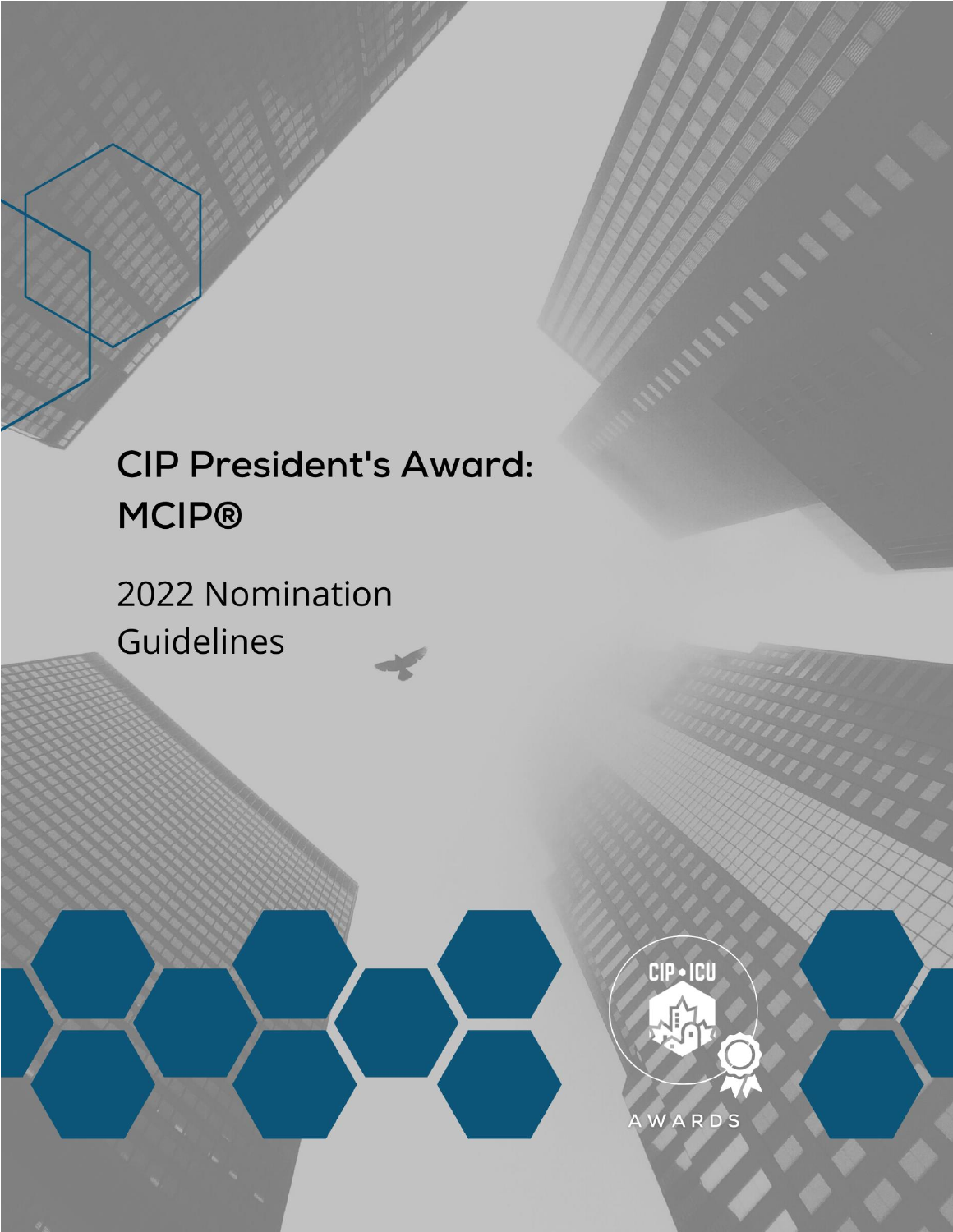#### **About the CIP President's Award: MCIP®**

Created in 2019, this award was established to recognize outstanding achievement by a Canadian practicing planner (MCIP®) whose significant contribution to the planning community warrants acknowledgment on a national level. Recipients will demonstrate notable contributions in Canada, or abroad, that advance CIP's stated values of Professionalism, Quality, Inclusiveness, Openness, Ethics, Transparency, Innovation, and Collaboration.

The award is given annually to an individual by the current CIP President.

**Background**: *OUR CIP: Strategic Plan 2017-2020* identifies enhancing professional growth and professional engagement for all members as a key priority, with an objective to "strengthen, encourage, and promote the recognition of members". The Strategic Plan further states: "The MCIP designation will continue to be widely recognized in Canada and internationally as a statement of individual competence and commitment to advancement of the planning profession."

#### **Eligible Nominees**

Nominees must be full members (MCIP®) in good standing with the Institute at the date of nomination, submission, and presentation of the award.

Those who have been inducted into the College of Fellows (FCIP) and/or current Directors of the CIP Board are ineligible.

### **Submit a Nomination**

Nominators must be a current member of CIP (all categories of membership are eligible).

Current Directors on the CIP Board are ineligible to submit nominations.

Each submission should include the following documents included:

- a completed **Submission Summary**;
- a citation of no more than 500 words from the nominator detailing the nominee's professional qualifications and experience (which must include current and past contributions), a statement on the member's contributions to CIP (i.e. volunteer roles), his/her achievements and noteworthy contributions to the profession, and how they have embodied the Institute's values in their work;
- a 200 word statement from the nominee explaining how this Award would contribute to their professional development and how they intend to continue to advance the values of the Institute;
- a current curriculum vitae or LinkedIn resume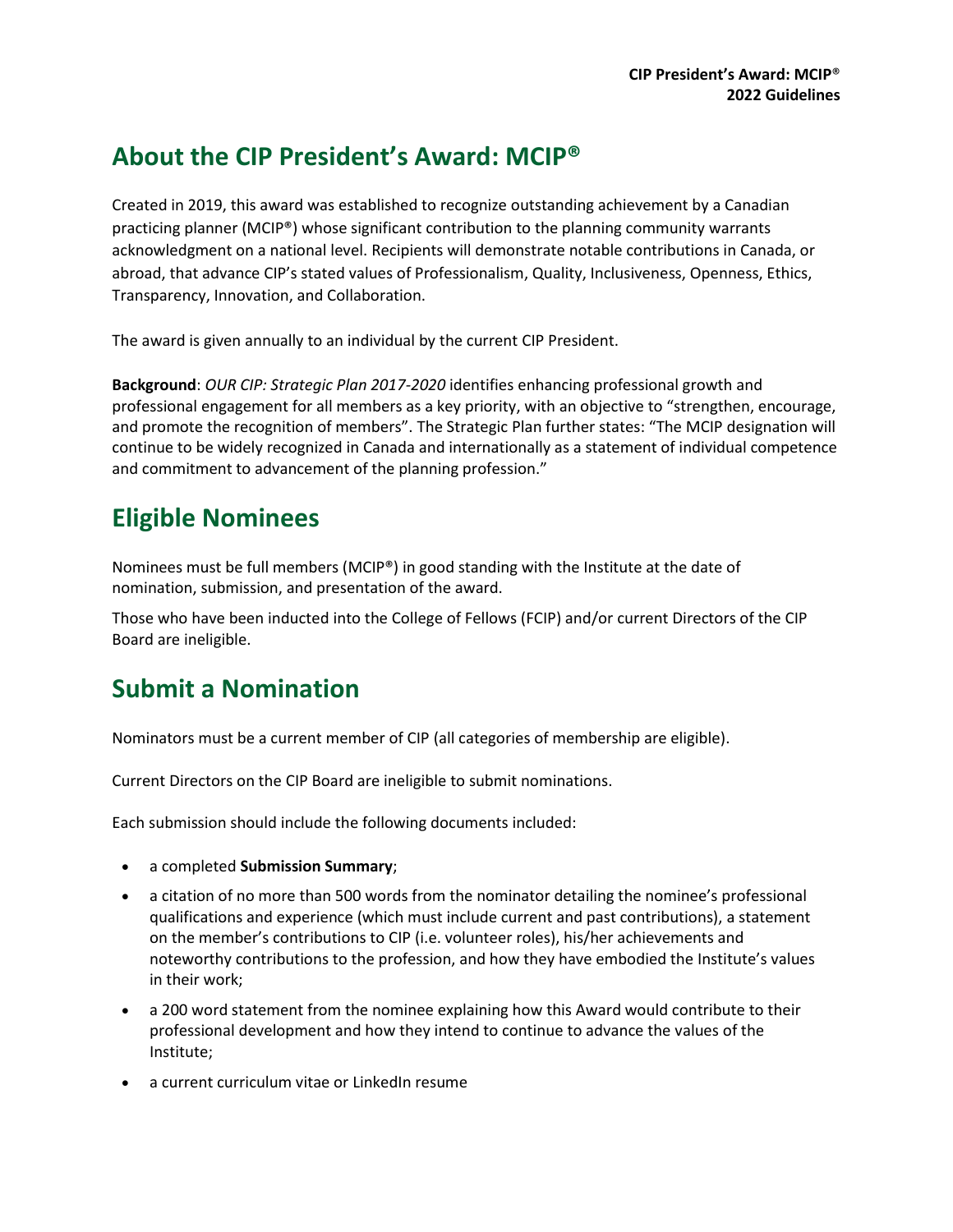a minimum of three letters of support from colleagues or peers, of which at least one colleague or peer must be a current member in good standing with the Institute.

The nomination package must be submitted as a single PDF, received by March 25, 2022, by email to [board@cip-icu.ca.](mailto:board@cip-icu.ca)

### **Letters of Support**

Letters of support should not be simple letters of endorsement. The letters must include the following elements:

- the identity of the letter's author;
- the length of time and in what capacity, or capacities, the writer has known the nominee;
- reasons why the nominee's work is nationally significant, or outstanding for other reasons, and evidence for the assertions;
- specify what CIP values the nominee's contributions support (Professionalism, Quality, Inclusiveness, Openness, Ethics, Transparency, Innovation and/or Collaboration); and,
- the signature of the letter's author.

The deadline to submit is: March 25, 2022.

#### **Selection of Winner**

Nominations will be accepted and reviewed by Directors of the CIP Board, with recommendations provided to the President for final selection.

The President of CIP informs the successful recipient that they have been selected for the award.

Nominations will be reviewed for outstanding contributions in planning related academics that advance CIP's stated values of Professionalism, Quality, Inclusiveness, Openness, Ethics, Transparency, Innovation, and Collaboration.

#### **Award Presentation**

This award will be presented during the [CIP National conference](https://web.cvent.com/event/24eb3bfc-9361-4836-b131-6675a7edc33c/summary) in Whistler, BC, July 2022. CIP cannot cover the cost of travel associated with accepting this Award in person.

#### **Questions**

Questions related to the selection process may be emailed to Beth McMahon, Chief Executive Officer, at [ceo@cip-icu.ca.](mailto:ceo@cip-icu.ca)